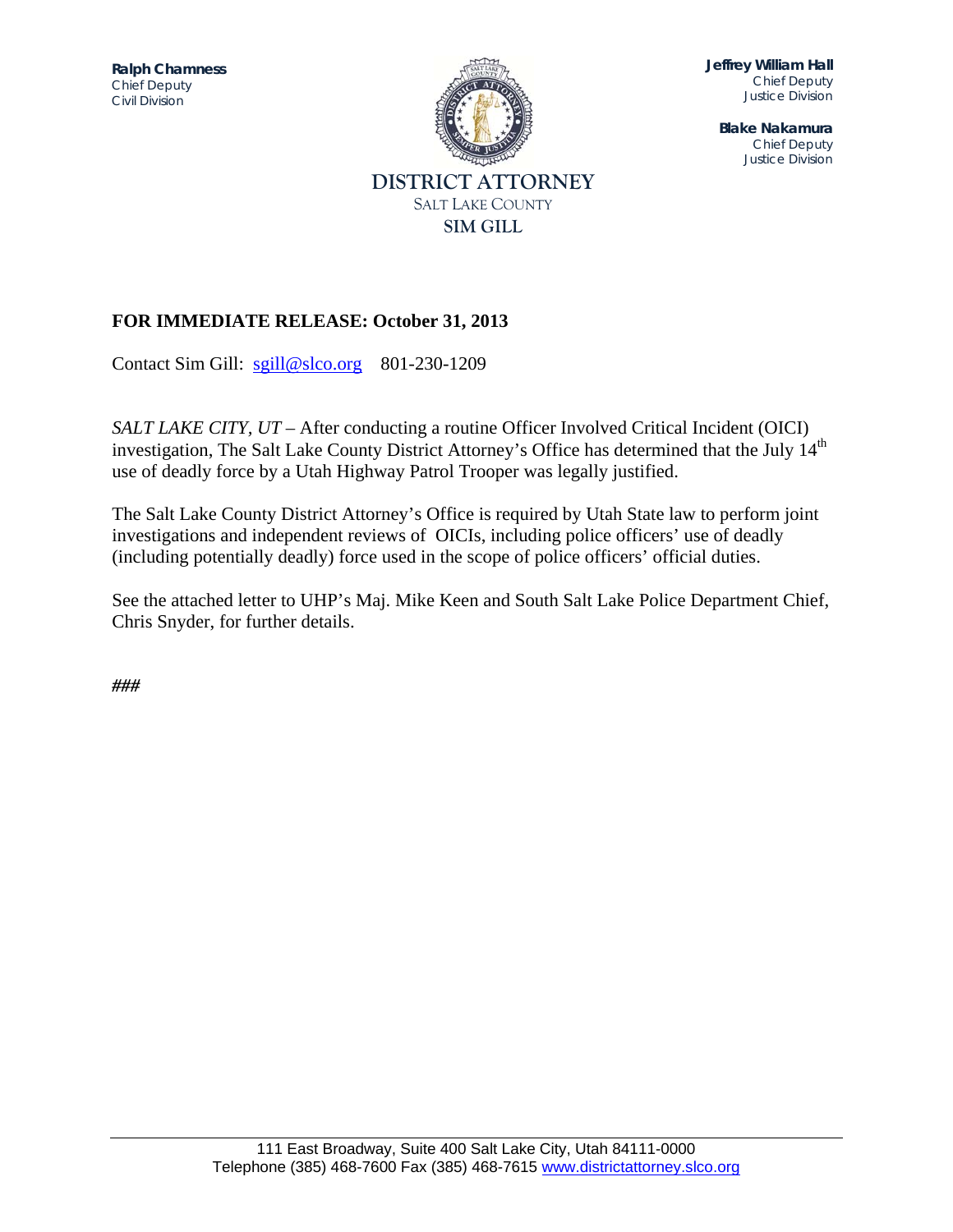

**Jeffrey William Hall** *Chief Deputy Justice Division*

**Blake Nakamura** *Chief Deputy Justice Division*

**DISTRICT ATTORNEY** SALT LAKE COUNTY **SIM GILL**

Maj. Mike Keen Utah Highway Patrol 4501 South 2700 West PO Box 141100 Salt Lake City, Utah 84114

Chief Chris Snyder South Salt Lake PD 2835 S Main St. South Salt Lake, UT 84115

October 28, 2013

RE: *Investigation of UHP Trp. Mitch Sullivan's Use of Deadly Force* Incident Date: July 14, 2013 Incident Location: 50 West, 2400 South, Salt South Lake City, Utah Our Case No.: 2013-2057 UHP: 13-SL-05021 SSLPD Case No.: 13G004611

Dear Gentlemen:

As you know, the Office of the Salt Lake County District Attorney's Office, Sim Gill, Salt Lake County District Attorney, ("DA's Office") is required by Utah State law, and operates pursuant to an agreement with participating law enforcement agencies and consistent with established protocols and applicable law, to perform joint investigations and independent reviews of officer involved critical incidents ("OICI") including police officers' use of deadly (including potentially deadly) force used in the scope of police officers' official duties.

On July 14, 2013, Utah Highway Patrol ("UHP") Trooper Mitch Sullivan fired seven rounds at Kody Sturgeon; Sturgeon was struck by a bullet in his leg and a bullet in his hand.

After working in conjunction with the South Salt Lake Police Department ("SSLPD") and the UHP, the DA's Office has completed its review of the investigation concerning Trooper Sullivan's use of deadly force against Sturgeon. The purpose of the review was to determine whether the force employed was lawful and justified under Utah law. As set forth more fully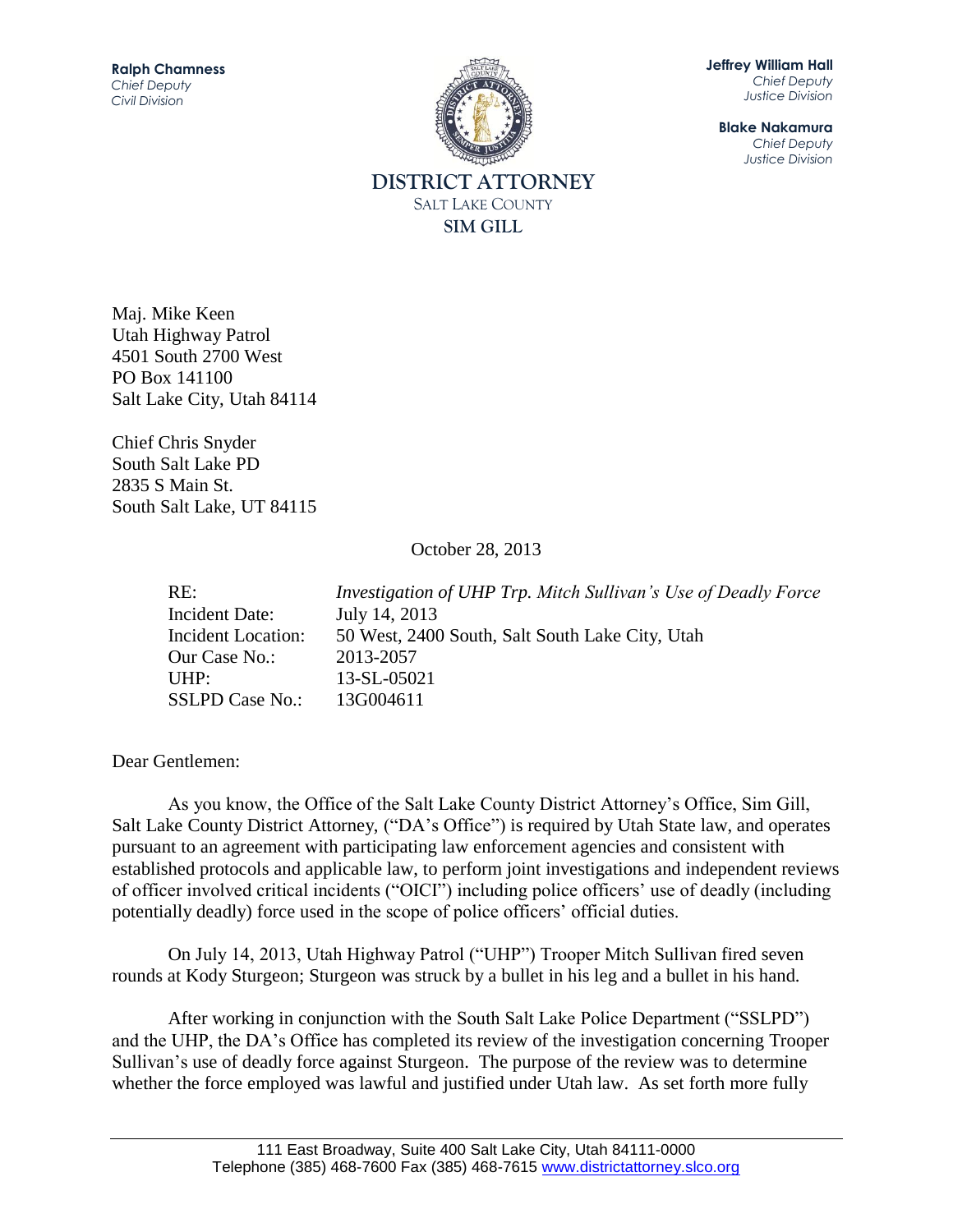$\overline{a}$ 

herein, we have concluded that Trooper Sullivan's use of deadly force was justified under Utah law.

The opinions and conclusions set forth in this letter are based upon facts obtained from the investigation as set forth in investigation materials presented to the DA's Office. Should additional or different facts subsequently come to light, the opinions and conclusions contained herein may be materially different.

# **FACTS**

During the very early hours of July 14, 2013, on Interstate 15, UHP Trooper Nathan Haynes pulled over a vehicle driven by Kody Scott Sturgeon for lane travel violations. Britannia Jean Watson was a passenger in Sturgeon's vehicle. When Trooper Haynes asked Sturgeon for his driver's license, Sturgeon claimed he did not have his driver's license and provided a false name and false social security number. Unbeknownst to Trooper Haynes at the time, Sturgeon had absconded from and violated the terms of his parole from the Utah State prison. Also unbeknownst to Trooper Haynes at the time, Sturgeon had smoked a significant amount of methamphetamine earlier in the day.

Trooper Haynes tried to verify the information Sturgeon provided. During his discussion with Sturgeon, Trooper Haynes observed a drug pipe in plain view inside the vehicle and seized it. A short time later, passenger Watson stepped out of the vehicle because Sturgeon told Watson he was going to flee from the traffic stop.

While Trooper Haynes talked with Watson outside the vehicle, Sturgeon did in fact flee from the traffic stop and traveled southbound on Interstate 15 at a high rate of speed. Trooper Haynes had Watson enter his vehicle and he followed<sup>1</sup> Sturgeon, though not as a pursuit. Trooper Haynes notified dispatch that Sturgeon had fled the traffic stop and he was following. Trooper Haynes saw Sturgeon turn onto the collector road for eastbound Interstate 80 and saw Sturgeon subsequently exit at the State Street off ramp.

Although Trooper Haynes lost sight of Sturgeon's vehicle, Trooper Haynes drove around the area and found the vehicle a short time later. Sturgeon had abandoned the vehicle. So Trooper Haynes called for K-9 assistance to help locate Sturgeon. Salt Lake City Police K-9 Officer Lowe arrived with his bloodhound and began tracking Sturgeon. Additional UHP troopers arrived in the area and established containment posts.

Meanwhile, Sturgeon had climbed over fences and saw a storage unit door open with a man inside. Sturgeon approached Brent Michael Welker, ordered Welker into the storage unit, showed Welker his gun, and told Welker that he was running from the police.

From his containment position, UHP Trooper Sullivan observed two men in the storage unit, one of which matched the physical description of the suspect who fled from Trooper

<sup>&</sup>lt;sup>1</sup> Trooper Haynes did not activate his overhead emergency lights nor drive at a particularly high rate of speed.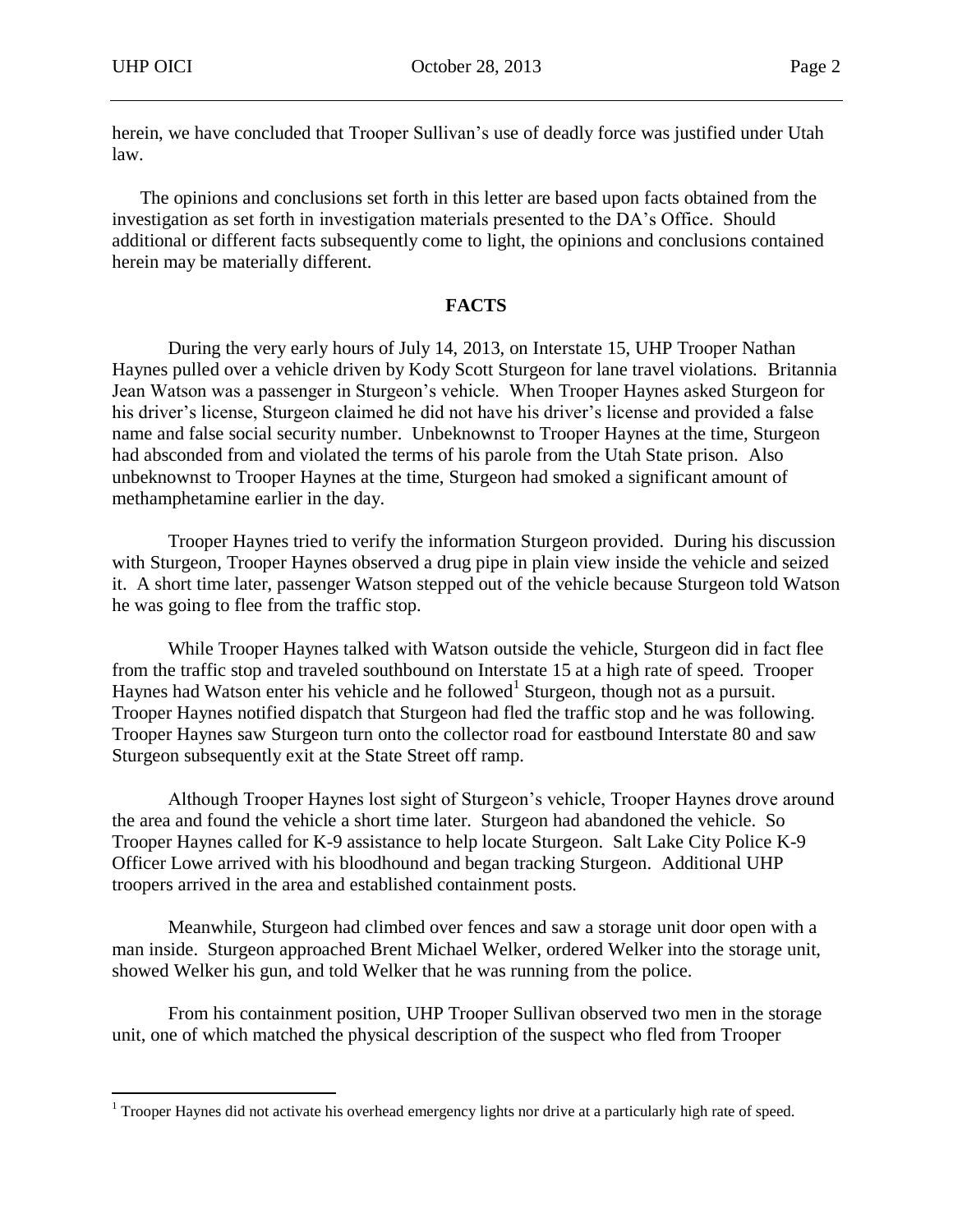Haynes. Trooper Sullivan notified UHP Sgt. Lucas and Officer Lowe. The three officers made contact with the men and ordered them to come to the officers' location.

As Sturgeon approached the officers, Sgt. Lucas ordered Sturgeon to show his hands. Trooper Sullivan saw Sturgeon raise a firearm and point it at the officers. Sgt. Lucas and Officer Lowe also saw Sturgeon raise and point the firearm, and heard three distinct "clicks" from the weapon. Trooper Sullivan shouted "gun" to the other officers. Sturgeon turned and ran from the officers and Trooper Sullivan gave pursuit on foot.

As Trooper Sullivan closed the distance, Sturgeon turned and pointed his gun at Trooper Sullivan while running away; Trooper Sullivan fired 4 rounds at Sturgeon. Sturgeon continued to run and crossed a roadway. Then Sturgeon turned and pointed his gun again at Trooper Sullivan; Trooper Sullivan again fired 2 rounds at Sturgeon. Sturgeon continued to run and once again turned and pointed his gun at Trooper Sullivan; Trooper Sullivan fired one more round at Sturgeon. Finally, Sturgeon dropped the weapon and was then taken into custody by the officers.

Sturgeon had been hit in the hand by a bullet and hit in the leg by another bullet. Sturgeon was treated for his injury and booked into jail.

During a subsequent interview, Sturgeon admitted that he had a weapon (a CO2 air pistol) and that he had the weapon in his hand while running from Trooper Sullivan. An examination of Sturgeon's recovered weapon revealed it to be a reproduction of and looked exactly like a firearm. Although Sturgeon denied he pointed the weapon at the officers, Sgt. Lucas,Trooper Sullivan and Officer Lowe stated they saw Sturgeon point the weapon at them.

### **DISCUSSION**

### *1. Use of Deadly Force: Utah State Law*

 $\overline{a}$ 

Individuals (including but not limited to peace officers) are justified in using deadly force to defend themselves under circumstances outlined by law.

The use of deadly force for reasons other than defense of self or others is also permitted as set forth in Utah State law. Utah Code Ann. 76-2-402 states that a "person is justified in threatening or using force against another when and to the extent that the person reasonably believes that force or a threat of force is necessary to defend the person or a third person against another person's imminent use of unlawful force." *Id.* This section also states: "A person is justified in using force intended or likely to cause death or serious bodily injury only if the person reasonably believes that force is necessary to prevent death or serious bodily injury to the person or a third person as a result of another person's imminent use of unlawful force, or to prevent the commission of a forcible felony<sup>2</sup>." *Id.* 

<sup>&</sup>lt;sup>2</sup> Utah Code 76-2-402(4)(a): "For purposes of this section, a forcible felony includes aggravated assault, mayhem, aggravated murder, murder, manslaughter, kidnapping, and aggravated kidnapping, rape, forcible sodomy, rape of a child, object rape, object rape of a child, sexual abuse of a child, aggravated sexual abuse of a child, and aggravated sexual assault as defined in Title 76, Chapter 5, Offenses Against the Person, and arson, robbery, and burglary as defined in Title 76, Chapter 6, Offenses Against Property."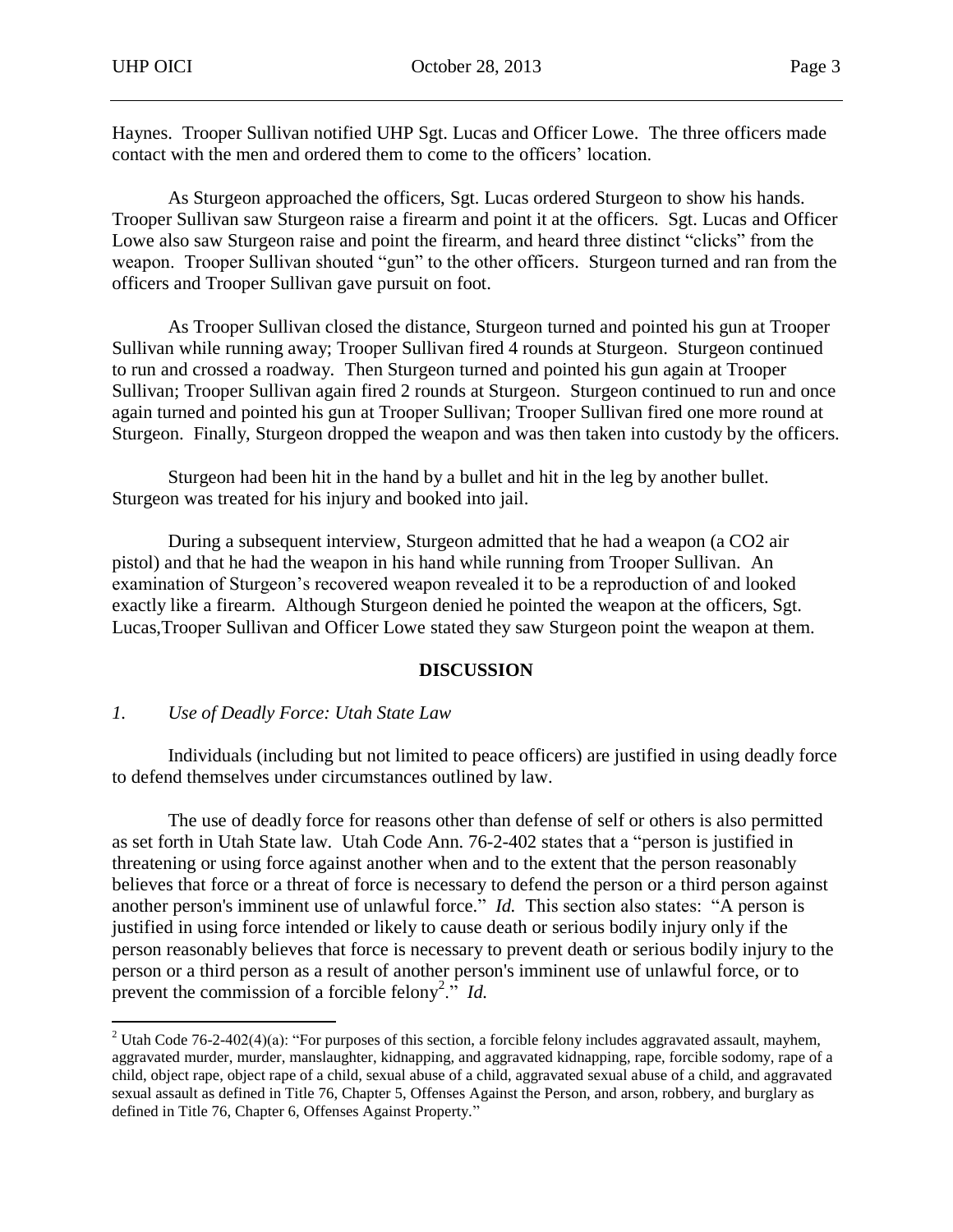In addition to the justifications set forth above regarding the use of deadly force, peace officers are justified in using deadly force when:

> "effecting an arrest or preventing an escape from custody following an arrest, where the officer reasonably believes that deadly force is necessary to prevent the arrest from being defeated by escape; and the officer has probable cause to believe that the suspect has committed a felony offense involving the infliction or threatened infliction of death or serious bodily injury; or the officer has probable cause to believe the suspect poses a threat of death or serious bodily injury to the officer or to others if apprehension is delayed; or the officer reasonably believes that the use of deadly force is necessary to prevent death or serious bodily injury to the officer or another person." U.C.A. 76-2-404.

In essence, the analysis for the use of deadly force to prevent death or serious bodily injury (whether to individuals or peace officers) turns on similar elements: *individuals*: "A person is justified in using force intended or likely to cause death or serious bodily injury only if the person reasonably believes that force is necessary to prevent death or serious bodily injury to the person or a third person as a result of another person's imminent use of unlawful force" U.C.A. 76-2-402(1)(a),(b); *peace officers*: "the officer reasonably believes that the use of deadly force is necessary to prevent death or serious bodily injury to the officer or another person," or to effect an arrest under circumstances set forth in law. See, U.C.A. 76-2-404. The justification for the use of deadly force by a peace officer requires that the officer "reasonably believe" that the use of deadly force is "necessary to prevent" the threat of "death or serious bodily injury."

#### *2. Trooper Sullivan Reasonably Believed Deadly Force was Necessary*.

Trooper Sullivan believed that Sturgeon had committed a felony offense or offenses and should be arrested. In effecting an arrest, Sergeant Lucas lawfully ordered Sturgeon to come to Trooper Sullivan's location as Trooper Sullivan investigated the matter. Instead of complying with Sergeant Lucas's lawful commands, Sturgeon unlawfully raised and pointed a firearm (subsequently shown to be a facsimile thereof) at Trooper Sullivan. Sturgeon's actions reasonably caused Trooper Sullivan to fear for his life and safety and the lives and safety of the other officers, Mr. Welker and others who may have been in the area. Sturgeon's imminent use of unlawful force against Trooper Sullivan caused Trooper Sullivan to reasonably believe that deadly force was necessary to defend himself and/or others.

Similarly, during Trooper Sullivan's foot pursuit of Sturgeon, Sturgeon unlawfully posed a threat of death or serious bodily injury against Trooper Sullivan several times when Sturgeon pointed his weapon at Trooper Sullivan. Again, in each instance, Sturgeon's imminent use of unlawful force against Trooper Sullivan caused Trooper Sullivan to reasonably believe that deadly force was necessary to defend himself and/or others.

Moreover, Sturgeon committed a felony offense involving the infliction or threatened infliction of death or serious bodily injury against the officers and repeatedly against Trooper Sullivan each time Sturgeon pointed his weapon at the officers. While Sturgeon committed these offenses, he was trying to escape by running away. Trooper Sullivan reasonably believed that deadly force was necessary to prevent Sturgeon's arrest from being defeated by escape. Also,